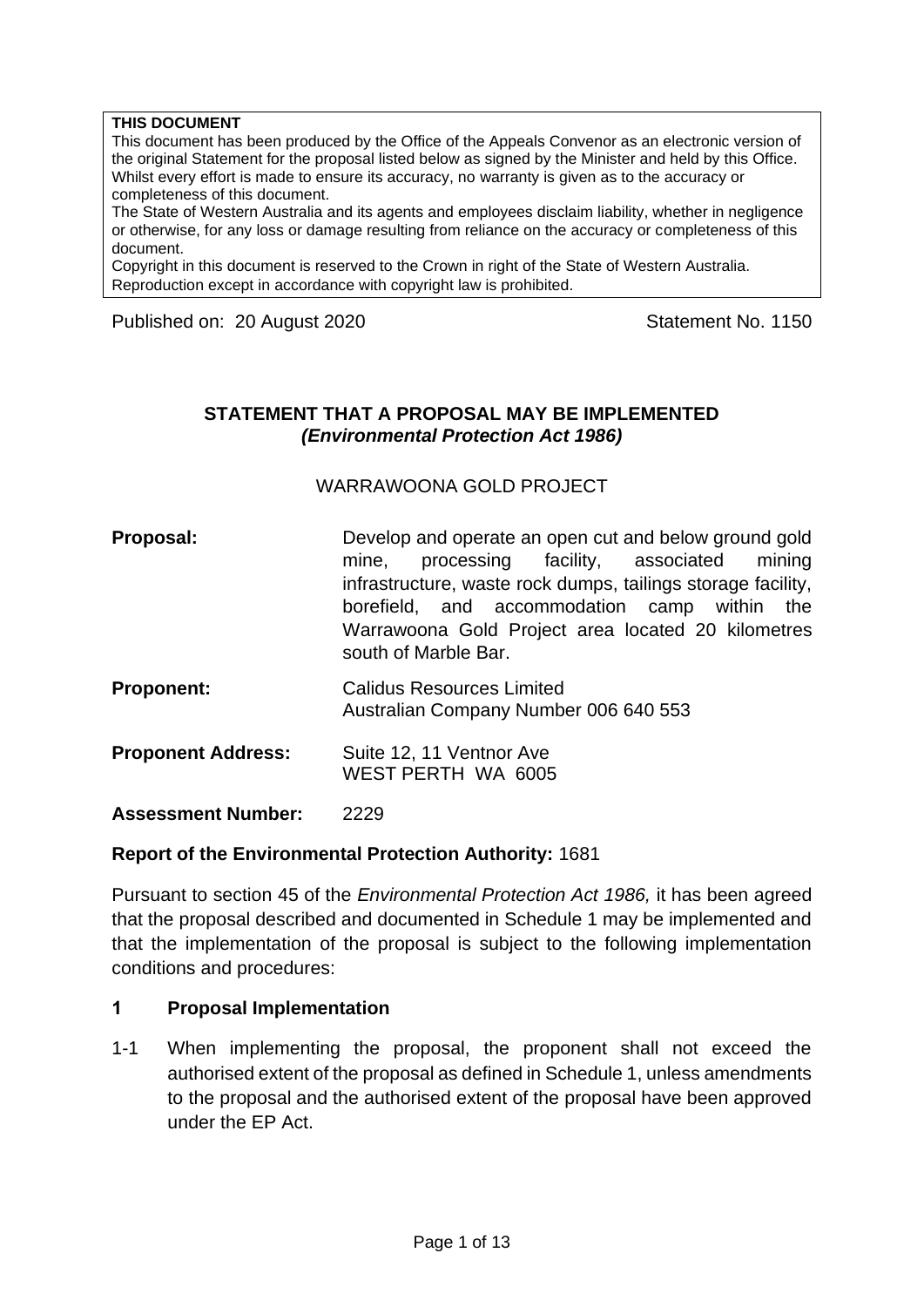## **2 Contact Details**

2-1 The proponent shall notify the CEO of any change of its name, physical address or postal address for the serving of notices or other correspondence within twenty-eight (28) days of such change. Where the proponent is a corporation or an association of persons, whether incorporated or not, the postal address is that of the principal place of business or of the principal office in the State.

### **3 Time Limit for Proposal Implementation**

- 3-1 The proponent shall not commence implementation of the proposal after five (5) years from the date of this Statement, and any commencement, prior to this date, must be substantial.
- 3-2 Any commencement of implementation of the proposal, on or before five (5) years from the date of this Statement, must be demonstrated as substantial by providing the CEO with written evidence, on or before the expiration of five (5) years from the date of this Statement.

### **4 Compliance Reporting**

- 4-1 The proponent shall prepare, and maintain a Compliance Assessment Plan which is submitted to the CEO at least six (6) months prior to the first Compliance Assessment Report required by condition 4-6, or prior to implementation of the proposal, whichever is sooner.
- 4-2 The Compliance Assessment Plan shall indicate:
	- (1) the frequency of compliance reporting;
	- (2) the approach and timing of compliance assessments;
	- (3) the retention of compliance assessments;
	- (4) the method of reporting of potential non-compliances and corrective actions taken;
	- (5) the table of contents of Compliance Assessment Reports; and
	- (6) public availability of Compliance Assessment Reports.
- 4-3 After receiving notice in writing from the CEO that the Compliance Assessment Plan satisfies the requirements of condition 4-2, the proponent shall assess compliance with conditions in accordance with the Compliance Assessment Plan required by condition 4-1.
- 4-4 The proponent shall retain reports of all compliance assessments described in the Compliance Assessment Plan required by condition 4-1 and shall make those reports available when requested by the CEO.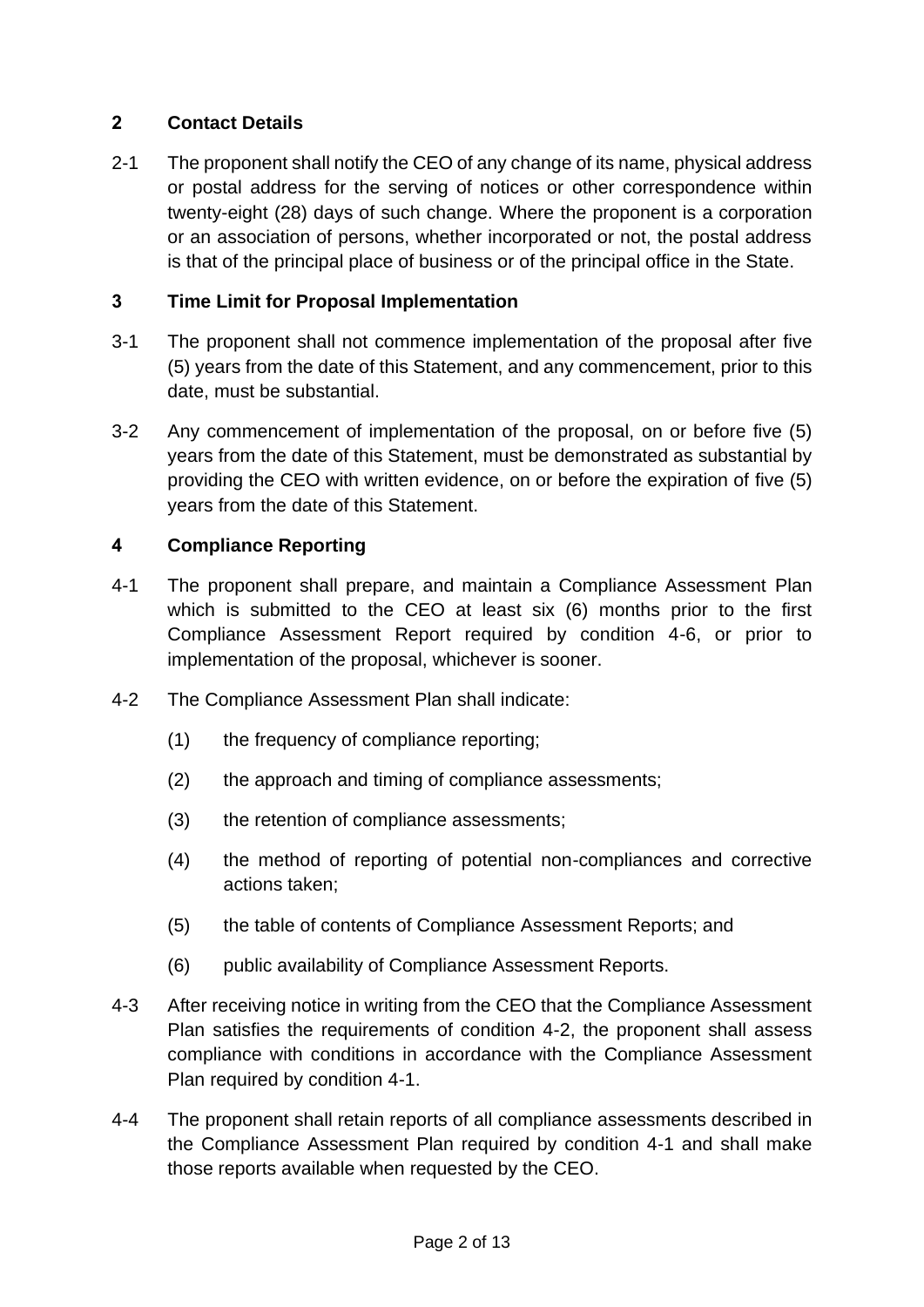- 4-5 The proponent shall advise the CEO of any potential non-compliance within seven (7) days of that non-compliance being known.
- 4-6 The proponent shall submit to the CEO the first Compliance Assessment Report fifteen (15) months from the date of issue of this Statement addressing the twelve (12) month period from the date of issue of this Statement and then annually from the date of submission of the first Compliance Assessment Report, or as otherwise agreed in writing by the CEO.

The Compliance Assessment Report shall:

- (1) be endorsed by the proponent's Chief Executive Officer or a person delegated to sign on the Chief Executive Officer's behalf;
- (2) include a statement as to whether the proponent has complied with the conditions;
- (3) identify all potential non-compliances and describe corrective and preventative actions taken;
- (4) be made publicly available in accordance with the approved Compliance Assessment Plan; and
- (5) indicate any proposed changes to the Compliance Assessment Plan required by condition 4-1.

### **5 Public Availability of Data**

- 5-1 Subject to condition 5-2, within a reasonable time period approved by the CEO of the issue of this Statement and for the remainder of the life of the proposal the proponent shall make publicly available, in a manner approved by the CEO, all validated environmental data (including sampling design, sampling methodologies, empirical data and derived information products (e.g. maps)), management plans and reports relevant to the assessment of this proposal and implementation of this Statement.
- 5-2 If any data referred to in condition 5-1 contain particulars of:
	- (1) a secret formula or process; or
	- (2) confidential commercially sensitive information,

the proponent may submit a request for approval from the CEO to not make these data publicly available. In making such a request the proponent shall provide the CEO with an explanation and reasons why the data should not be made publicly available.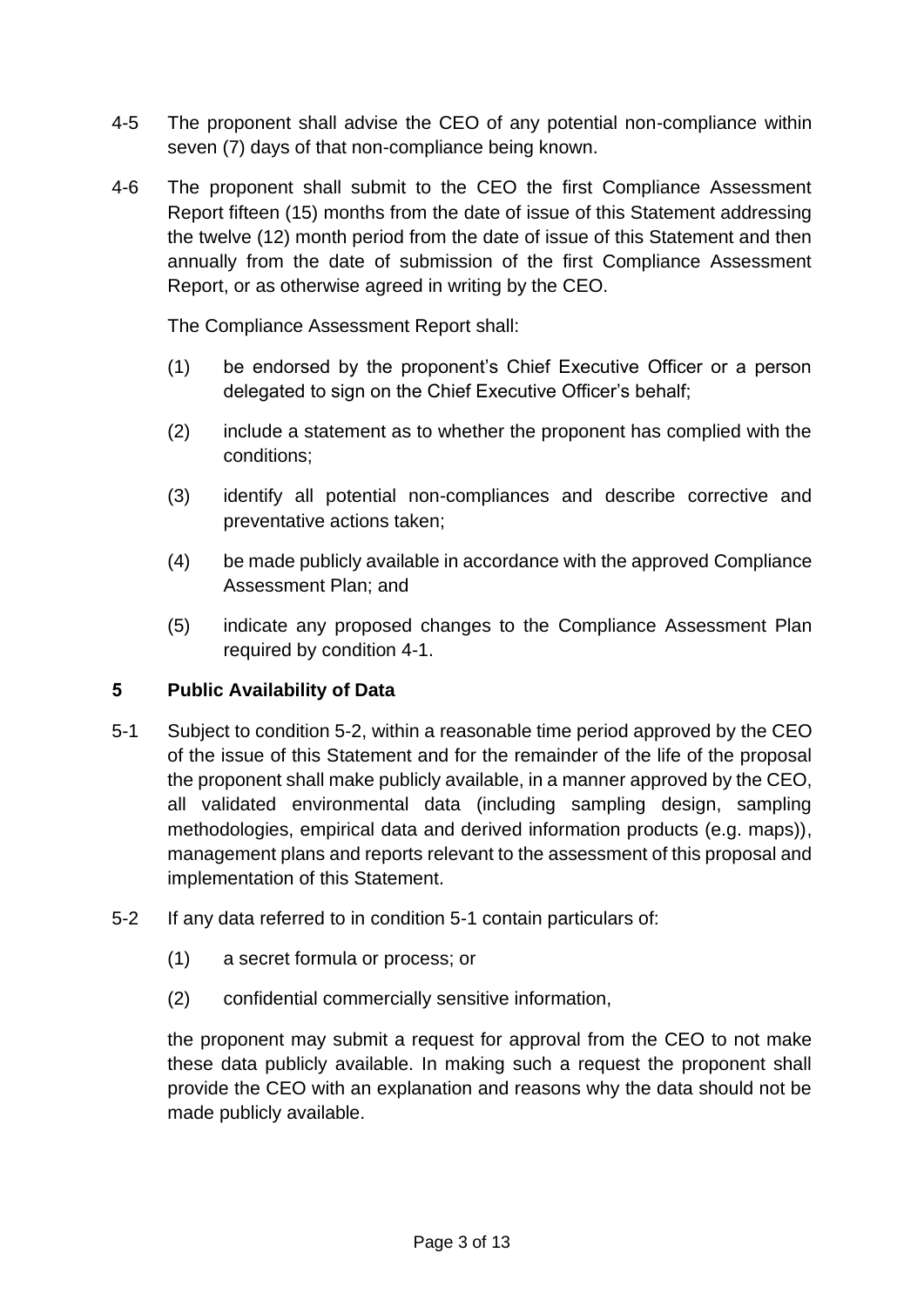## **6 Mining Exclusion Zone**

- 6-1 The proponent shall manage the implementation of the proposal to meet the following outcome:
	- (1) implementation of a Mining Exclusion Zone (**MEZ**) as shown in Figure 2 of Schedule 1 to ensure there is no surface mining activities within the **MEZ** as a result of the proposal.

## **7 Significant Species Management Plan**

- 7-1 Prior to **ground disturbing activities**, unless otherwise agreed by the CEO, the proponent shall finalise and submit a revision of the Significant Species Management Plan (CRL-ENV-PLN-006-19 Rev 2, May 2020) in consultation with the agency responsible for the administration of the *Biodiversity Conservation Act 2016* (being at the time of this Statement the Department of Biodiversity, Conservation and Attractions). The Significant Species Management Plan shall, when implemented, meet the following environmental objective:
	- (1) avoid where possible, otherwise minimise direct and indirect impacts to significant fauna and their habitat, including, but not limited to:
		- (a) Pilbara leaf-nosed bat;
		- (b) ghost bat;
		- (c) Pilbara olive python; and
		- (d) northern quoll.
- 7-2 The Significant Species Management Plan required by condition 7-1 shall:
	- (1) specify the environmental objective to be achieved, as specified in condition 7-1;
	- (2) specify **management actions** to meet the environmental objective;
	- (3) specify **management targets**;
	- (4) specify monitoring to determine if **management targets** are being met;
	- (5) provide the format and timing for the reporting of monitoring results against **management targets** to demonstrate that condition 7-1 has been met over the reporting period in the Compliance Assessment Report required by condition 4-6;
	- (6) specify in accordance with condition 7-5 a process for revision of **management actions** and changes to revised proposal activities, in the event that the **management targets** are not achieved. The process shall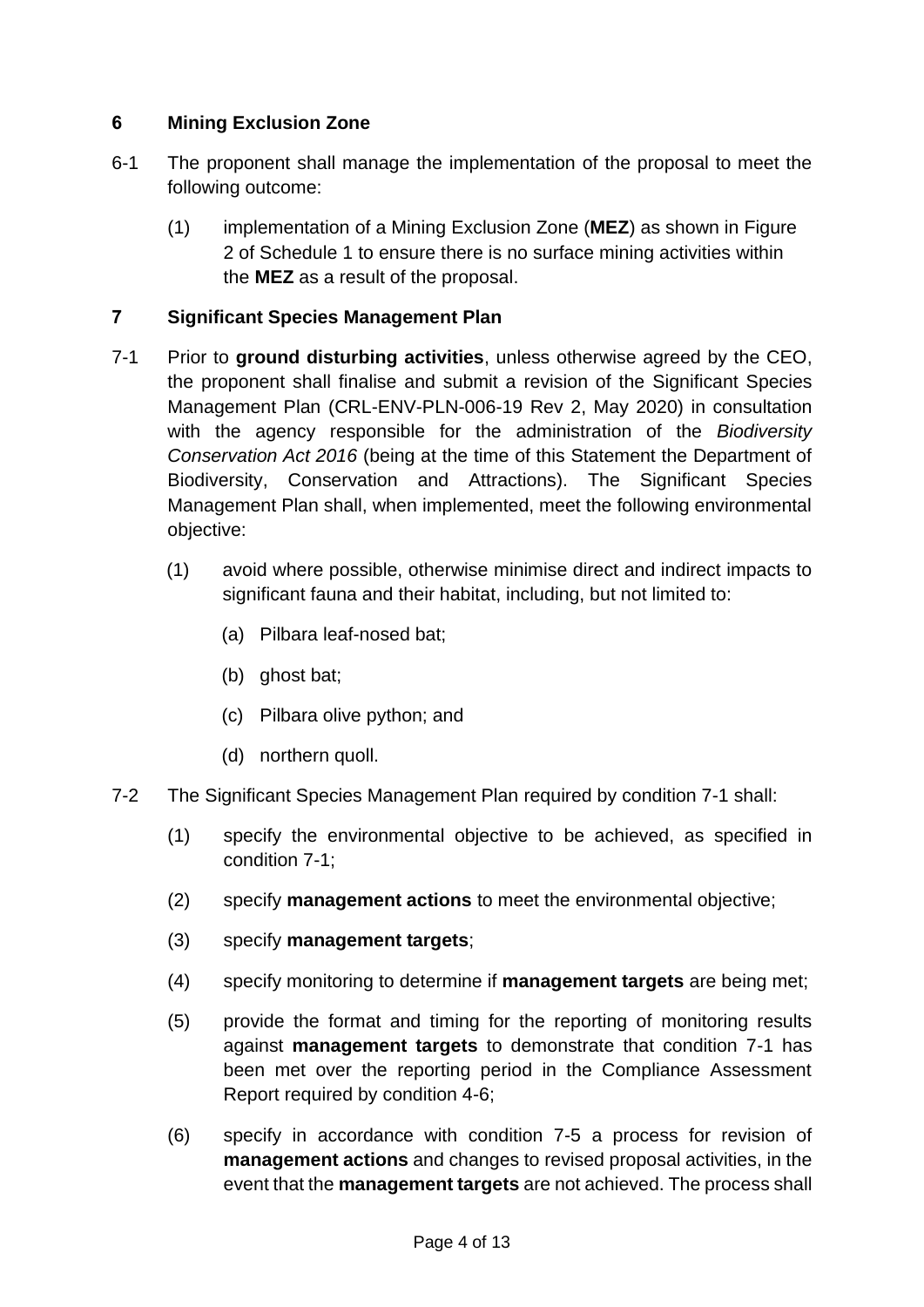include an investigation to determine the cause of the management target(s) not being achieved.

- 7-3 The Significant Species Management Plan required by condition 7-1 must include provisions required by condition 7-2 to address impacts to significant fauna and their habitat including, but not limited to:
	- (1) clearing of habitat;
	- (2) fragmentation of habitat;
	- (3) vehicle strike;
	- (4) collision with fencing;
	- (5) managing feral animals;
	- (6) minimising light and noise impacts;
	- (7) maintaining humidity at ambient levels suitable for Pilbara leaf-nosed bat at Bow Bells South roost;
	- (8) managing impacts on the **MEZ** by excluding surface blasting and permanent infrastructure; and
	- (9) maintaining a 70 decibel A noise limit and 10 millimetres per second vibration limit at Klondyke Queen roost.
- 7-4 After receiving notice in writing from the CEO that the Significant Species Management Plan satisfies the requirements of conditions 7-2 and 7-3, the proponent must:
	- (1) implement the Significant Species Management Plan, or any subsequent approved versions; and
	- (2) continue to implement the Significant Species Management Plan until the CEO has confirmed by notice in writing that the proponent has demonstrated the objectives specified in condition 7-1 have been met.
- 7-5 In the event that monitoring, tests, surveys or investigations indicate exceedance of **management targets** specified in the Significant Species Management Plan, the proponent must:
	- (1) report the exceedance in writing to the CEO within seven (7) days of the exceedance being identified;
	- (2) implement the management target contingency actions specified in the Significant Species Management Plan within twenty-four (24) hours and continue implementation on those actions until the CEO has confirmed by notice in writing that it has been demonstrated that the management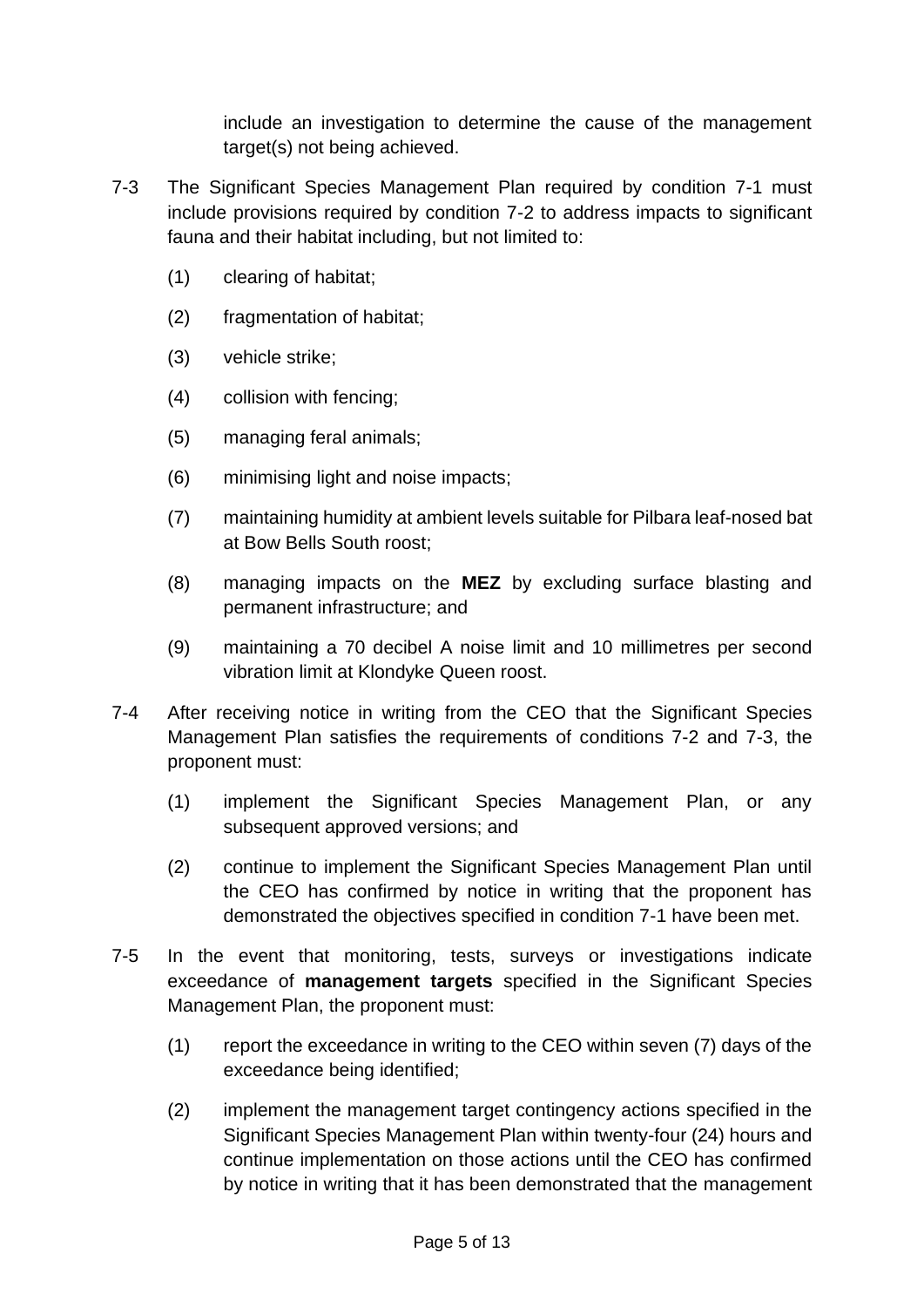target are being met and the implementation of the contingency actions is no longer required;

- (3) investigate to determine the cause of the management target being exceeded;
- (4) investigate to provide information for the CEO to determine potential environmental harm that occurred due to the management target being exceeded; and
- (5) provide a report to the CEO within twenty-one (21) days of the exceedance being reported as required by condition 7-5(1). The report must include:
	- (a) details of contingency actions implemented;
	- (b) the effectiveness of the contingency actions implemented, against the management target;
	- (c) the finding of the investigations required by conditions 7-5(3) and  $7-5(4)$ ;
	- (d) measures to prevent the management target being exceeded in the future;
	- (e) measures to prevent, control or abate the environmental harm which may have occurred; and
	- (f) justification of the management target remaining, or being adjusted based on better understanding, demonstrating that outcomes would continue to be met.
- 7-6 The proponent:
	- (1) may review and revise the Significant Species Management Plan; or
	- (2) must review and revise the Significant Species Management Plan as and when directed by the CEO.
- 7-7 The proponent must implement the latest revision of the Significant Species Management Plan required in condition 7-1 which the CEO has confirmed by notice in writing, satisfies the requirements of conditions 7-1, 7-2 and 7-3.

### **8 Offsets**

8-1 In view of the significant residual impacts and risks as a result of implementation of the proposal, the proponent shall contribute funds to the **Pilbara Environmental Offsets Fund** calculated pursuant to condition 8-2, subject to any reduction approved by the CEO under condition 8-10.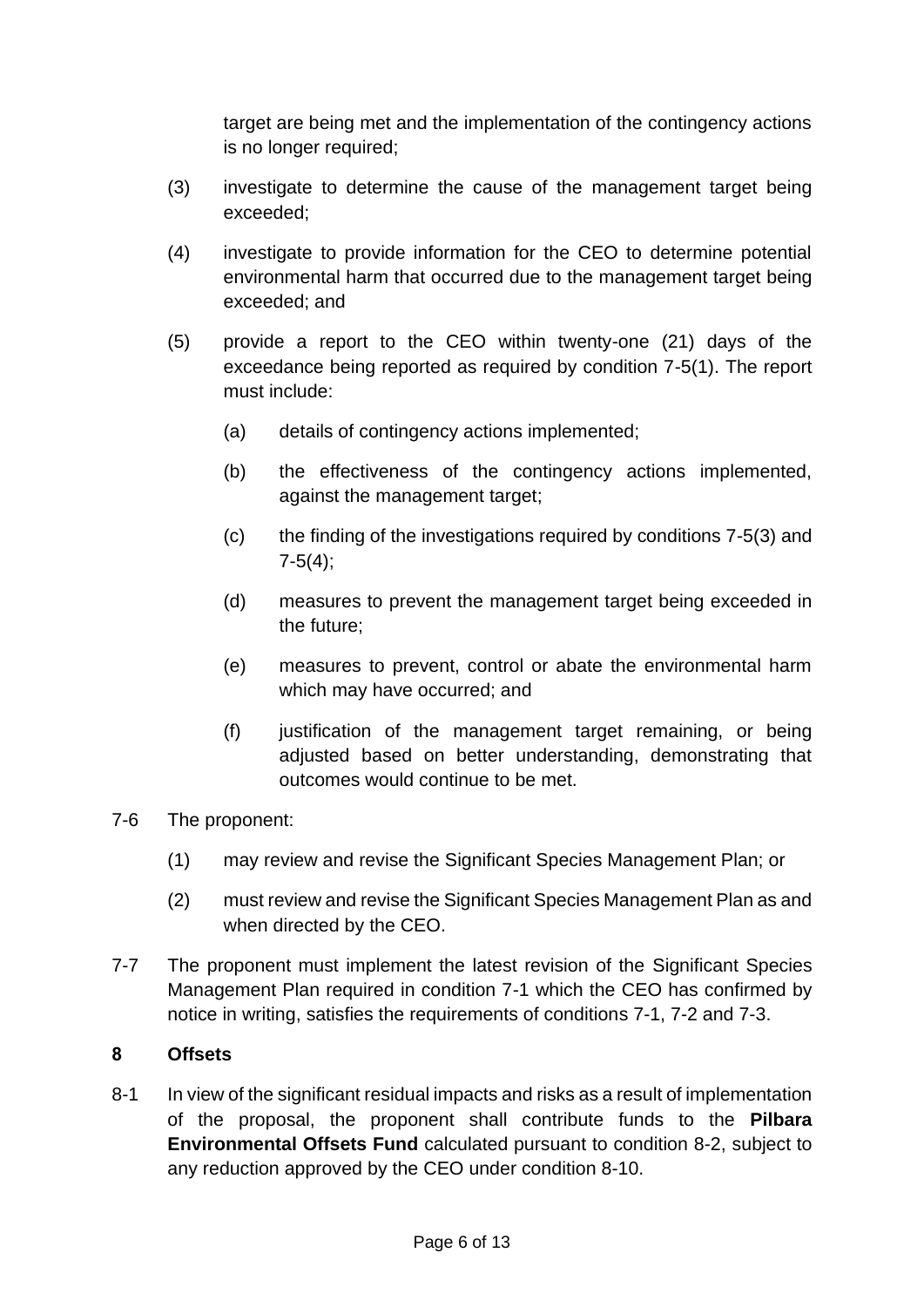- 8-2 The proponent's contribution to the **Pilbara Environmental Offsets Fund** shall be paid biennially, with the amount to be contributed calculated based on the clearing undertaken in each year of the biennial reporting period in accordance with the rates in condition 8-3. The first biennial reporting period shall commence from **ground disturbing activities** of the environmental values identified in condition 8-3.
- 8-3 Calculated on the 2018-2019 financial year, the contribution rates are:
	- (1) \$1,542 (excluding GST) per hectare foraging and denning habitat for northern quoll, Pilbara olive python, bats and habitat for brush-tailed mulgara and potential habitat for night parrot and greater bilby within the Chichester IBRA subregion.
- 8-4 From the commencement of the 2018-2019 financial year, the rates in condition 8-3 will be adjusted annually each subsequent financial year in accordance with the percentage change in the **CPI** applicable to that financial year.
- 8-5 Prior to **ground disturbing activities**, the proponent shall prepare and submit an Impact Reconciliation Procedure to the CEO.
- 8-6 The Impact Reconciliation Procedure required pursuant to condition 8-5 shall:
	- (1) state that clearing calculation for the first biennial reporting period will commence from **ground disturbing activities** in accordance with condition 8-2 and end on the second 30 June following commencement of **ground disturbing activities**;
	- (2) state that clearing calculations for each subsequent biennial reporting period will commence on 1 July of the required reporting period, unless otherwise agreed by the CEO;
	- (3) include a methodology to calculate the amount of clearing undertaken during each year of the biennial reporting period for each of the environmental values identified in condition 8-3; and
	- (4) indicate the timing and content of the Impact Reconciliation Reports.
- 8-7 The proponent shall not commence **ground disturbing activities**, unless otherwise agreed by the CEO, until the CEO has confirmed in writing that the Impact Reconciliation Procedure satisfies the requirements of condition 8-6.
- 8-8 The proponent shall submit an Impact Reconciliation Report in accordance with the Impact Reconciliation Procedure approved in condition 8-7.
- 8-9 The Impact Reconciliation Report required pursuant to condition 8-8 shall provide the location and spatial extent of the clearing undertaken during each year of each biennial reporting period.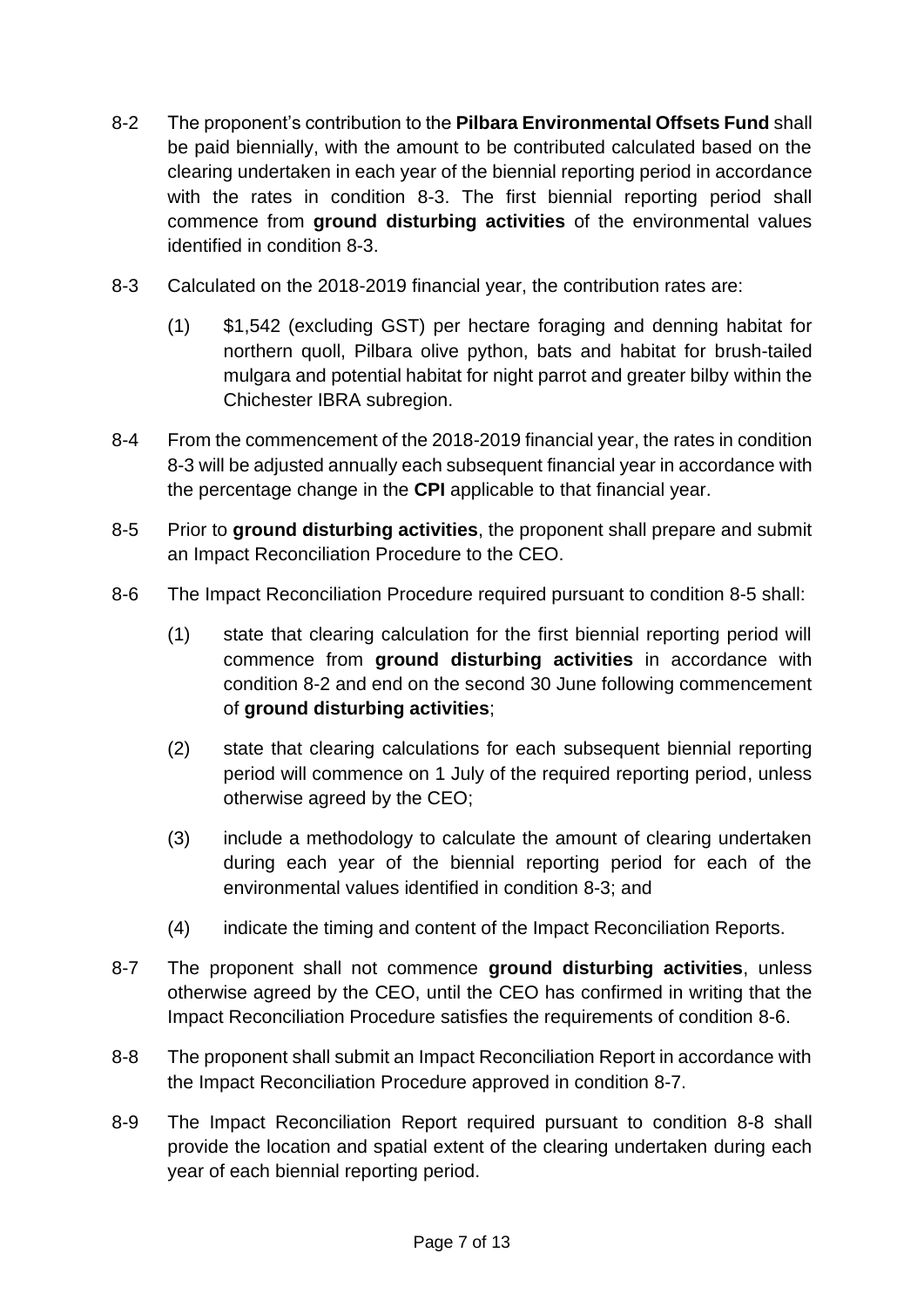- 8-10 The proponent may apply in writing and seek the written approval of the CEO to reduce all or part of the contribution payable under condition 8-2 where:
	- (1) a payment has been made to satisfy a condition of an approval under the *Environment Protection and Biodiversity Conservation Act 1999* in relation to the proposal;
	- (2) the payment is made for the purpose of counterbalancing impacts of the proposal on matters of national environmental significance; and
	- (3) the payment is made for the purpose of counterbalancing the significant residual impacts to the environmental value identified in condition 8-3.

[signed on 20 August 2020]

Hon Stephen Dawson MLC **MINISTER FOR ENVIRONMENT**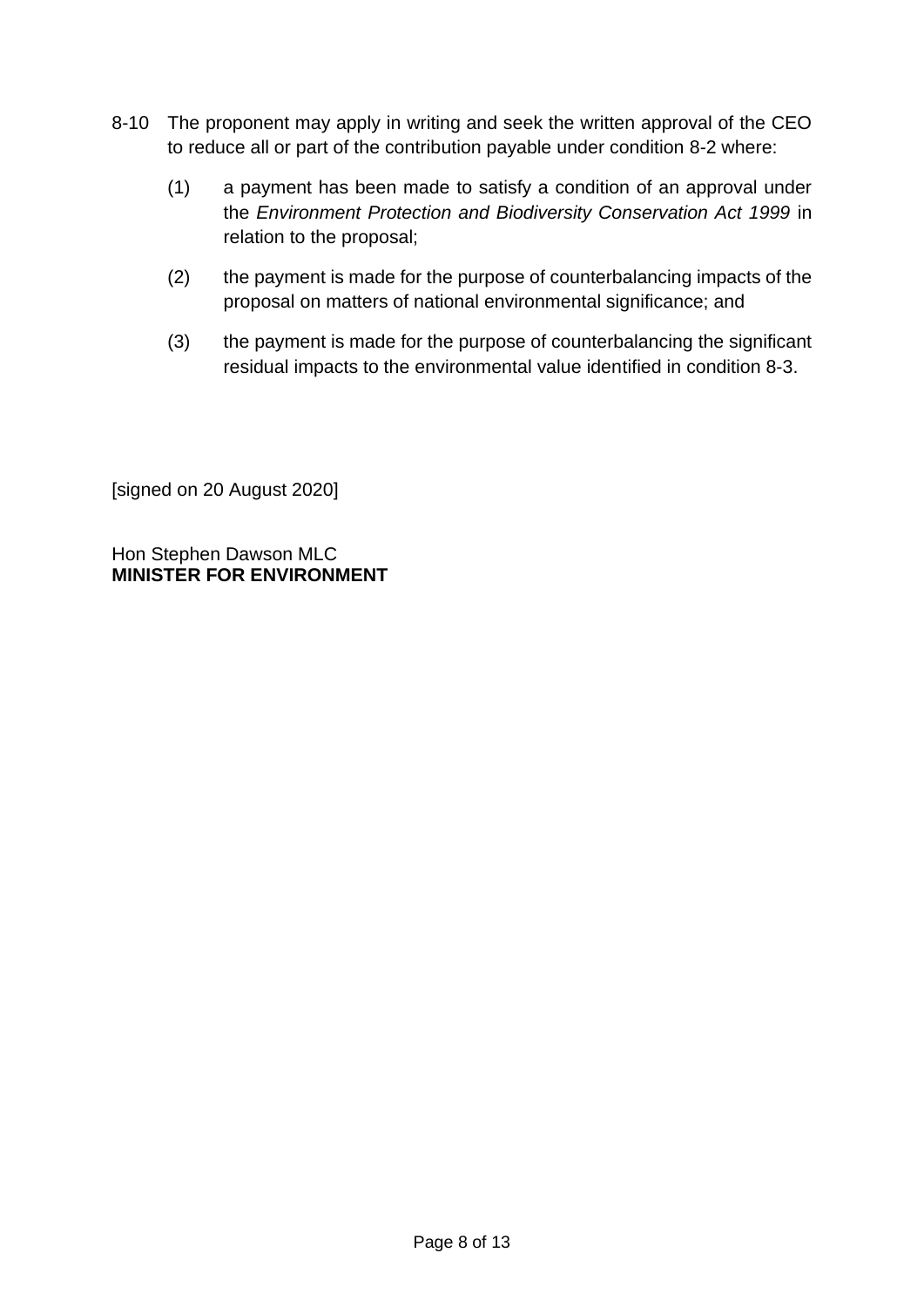## **Table 1: Summary of the proposal**

| <b>Proposal Title</b>    | Warrawoona Gold Project                                                                                                                                                                                                                                                                           |  |  |
|--------------------------|---------------------------------------------------------------------------------------------------------------------------------------------------------------------------------------------------------------------------------------------------------------------------------------------------|--|--|
| <b>Short Description</b> | Develop and operate an open cut and below ground gold mine,<br>processing facility, associated mining infrastructure, waste<br>rock dumps, tailings storage facility, borefield, and<br>accommodation camp within the Warrawoona Gold Project<br>area, located 20 kilometres south of Marble Bar. |  |  |

# **Table 2: Location and authorised extent of physical and operational elements**

| <b>Element</b>                        | <b>Location</b> | <b>Authorised extent</b>                                                                          |
|---------------------------------------|-----------------|---------------------------------------------------------------------------------------------------|
| <b>Physical elements</b>              |                 |                                                                                                   |
| Mine and associated<br>infrastructure | Figure 1        | Clearing no more than 398 ha of native<br>vegetation within the 1,000 ha development<br>envelope. |
| <b>Operational elements</b>           |                 |                                                                                                   |
| Groundwater                           |                 | Abstraction of no more than 1.6 gigalitres per                                                    |
| abstraction                           |                 | annum from borefields and mine pit dewatering.                                                    |
| Waste rock                            |                 | 20 million loose cubic metres (LCM) at                                                            |
|                                       |                 | Klondyke and 300,000 LCM at Copenhagen.                                                           |
| Ore processing (waste)                |                 | Disposal of no more than 2 million tonnes per                                                     |
|                                       |                 | annum of tailings into the tailings storage                                                       |
|                                       |                 | facility.                                                                                         |

# **Table 3: Abbreviations and Definitions**

| Acronym             | or   Definition or Term                                                  |  |  |
|---------------------|--------------------------------------------------------------------------|--|--|
| <b>Abbreviation</b> |                                                                          |  |  |
| <b>CEO</b>          | The Chief Executive Officer of the Department of the Public Service of   |  |  |
|                     | the State responsible for the administration of section 48 of the        |  |  |
|                     | Environmental Protection Act 1986, or his delegate.                      |  |  |
| <b>CPI</b>          | The All Groups Consumer Price Index numbers for Perth compiled and       |  |  |
|                     | published by the Australian Bureau of Statistics.                        |  |  |
| EP Act              | <b>Environmental Protection Act 1986</b>                                 |  |  |
| Ground              | Activities that are associated with the substantial implementation of a  |  |  |
| disturbing          | proposal including but not limited to, digging (with mechanised          |  |  |
| activities          | equipment), blasting, earthmoving, vegetation clearance, grading,        |  |  |
|                     | gravel extraction, construction of new or widening of existing roads and |  |  |
|                     | tracks.                                                                  |  |  |
| ha                  | Hectare                                                                  |  |  |
| <b>IBRA</b>         | Interim Biogeographic Regionalisation for Australia                      |  |  |
| Management          | Identified actions undertaken to mitigate the impacts of implementation  |  |  |
| actions             | of a proposal on the environment and achieve the condition               |  |  |
|                     | environmental objective.                                                 |  |  |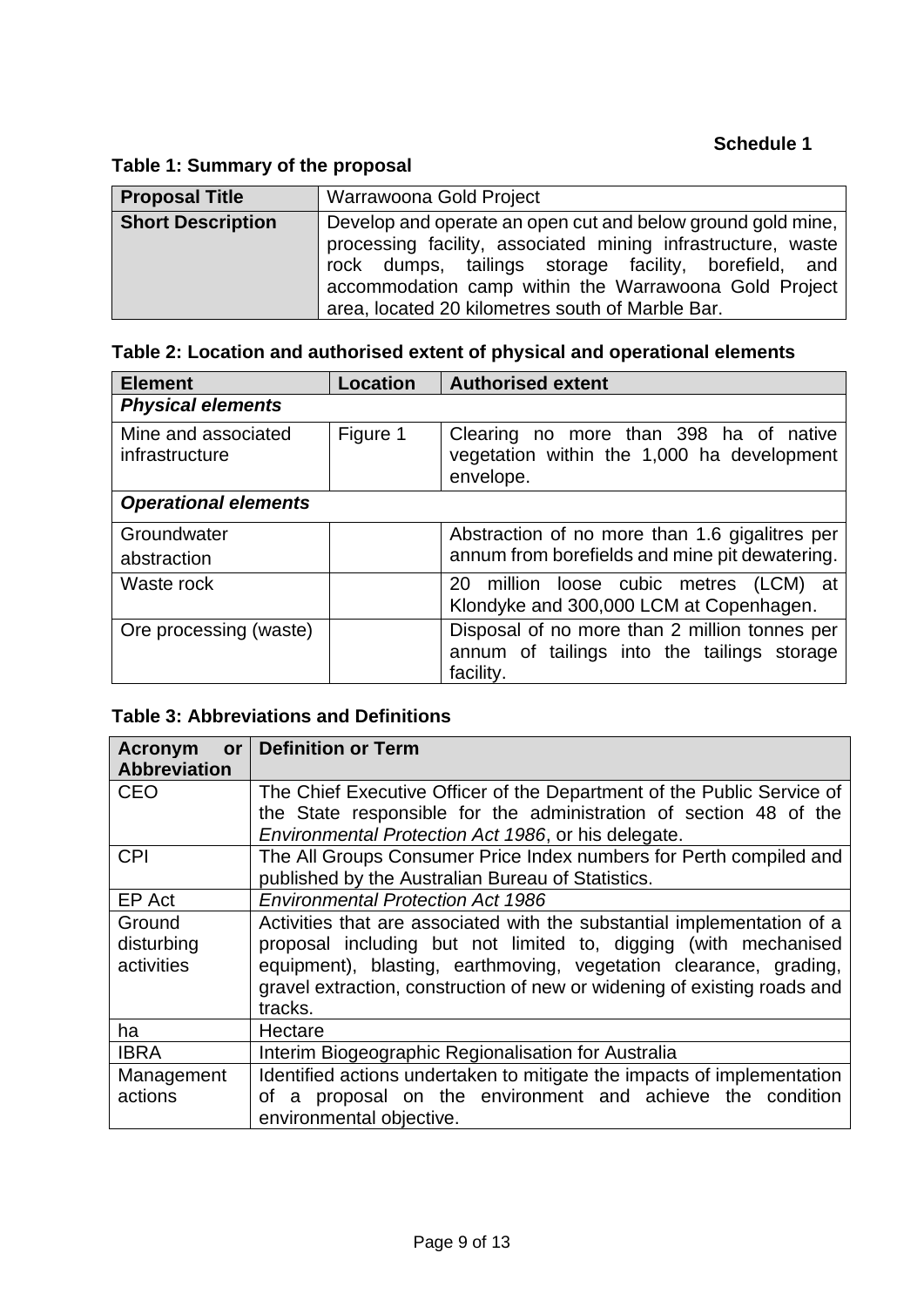| <b>Acronym</b><br><b>or</b>                     | <b>Definition or Term</b>                                                                                                                                                                                                                                                                                                                                                                                                                                  |
|-------------------------------------------------|------------------------------------------------------------------------------------------------------------------------------------------------------------------------------------------------------------------------------------------------------------------------------------------------------------------------------------------------------------------------------------------------------------------------------------------------------------|
| <b>Abbreviation</b>                             |                                                                                                                                                                                                                                                                                                                                                                                                                                                            |
| Management<br>target                            | A measurable boundary of acceptable impact with proposal or sites<br>specific parameters, that assesses the efficacy of management actions<br>against the condition environmental objective and beyond which<br>management actions have to be reviewed and revised. Proposal- or<br>site-specific parameters may include location, scale, time period,<br>specific species/ population/community and a relative benchmark (e.g.<br>baseline or reference). |
| <b>MEZ</b>                                      | Mining Exclusion Zone, 32 ha area where surface mining activities such<br>as blasting and permanent infrastructure are excluded to provide<br>protection from direct disturbance of important bat roosting sites.<br>Monitoring and minor works such as maintaining access tracks and<br>bores is permitted.                                                                                                                                               |
| Pilbara<br>Environmental<br><b>Offsets Fund</b> | The special purpose account that has been created pursuant to section<br>16(1)(d) of the Financial Management Act 2006 by the Department of<br>Water and Environmental Regulation.                                                                                                                                                                                                                                                                         |

# **Figures (attached)**

Figure 1: Development envelope Figure 2: Mining Exclusion Zone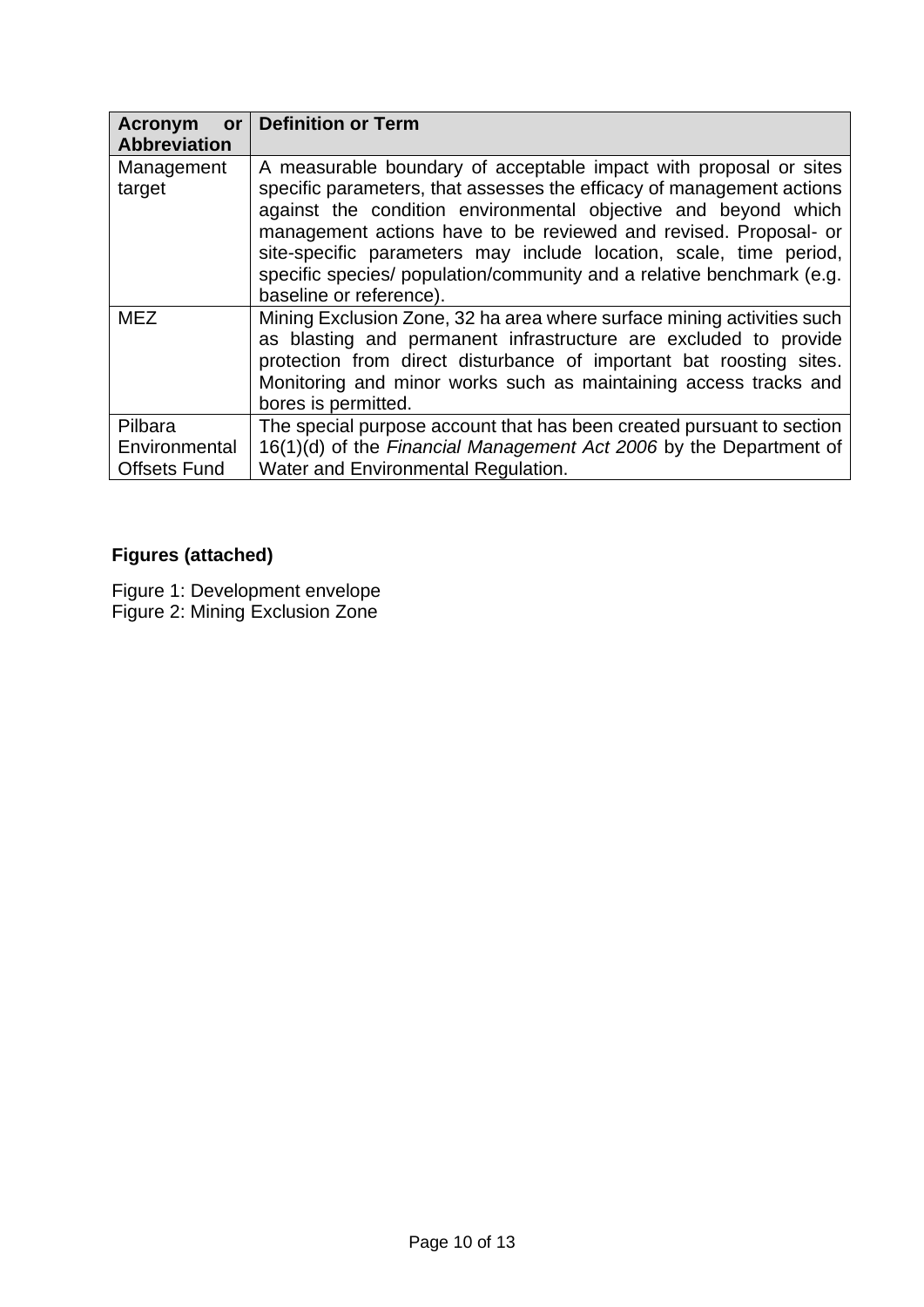

**Figure 1: Development envelope**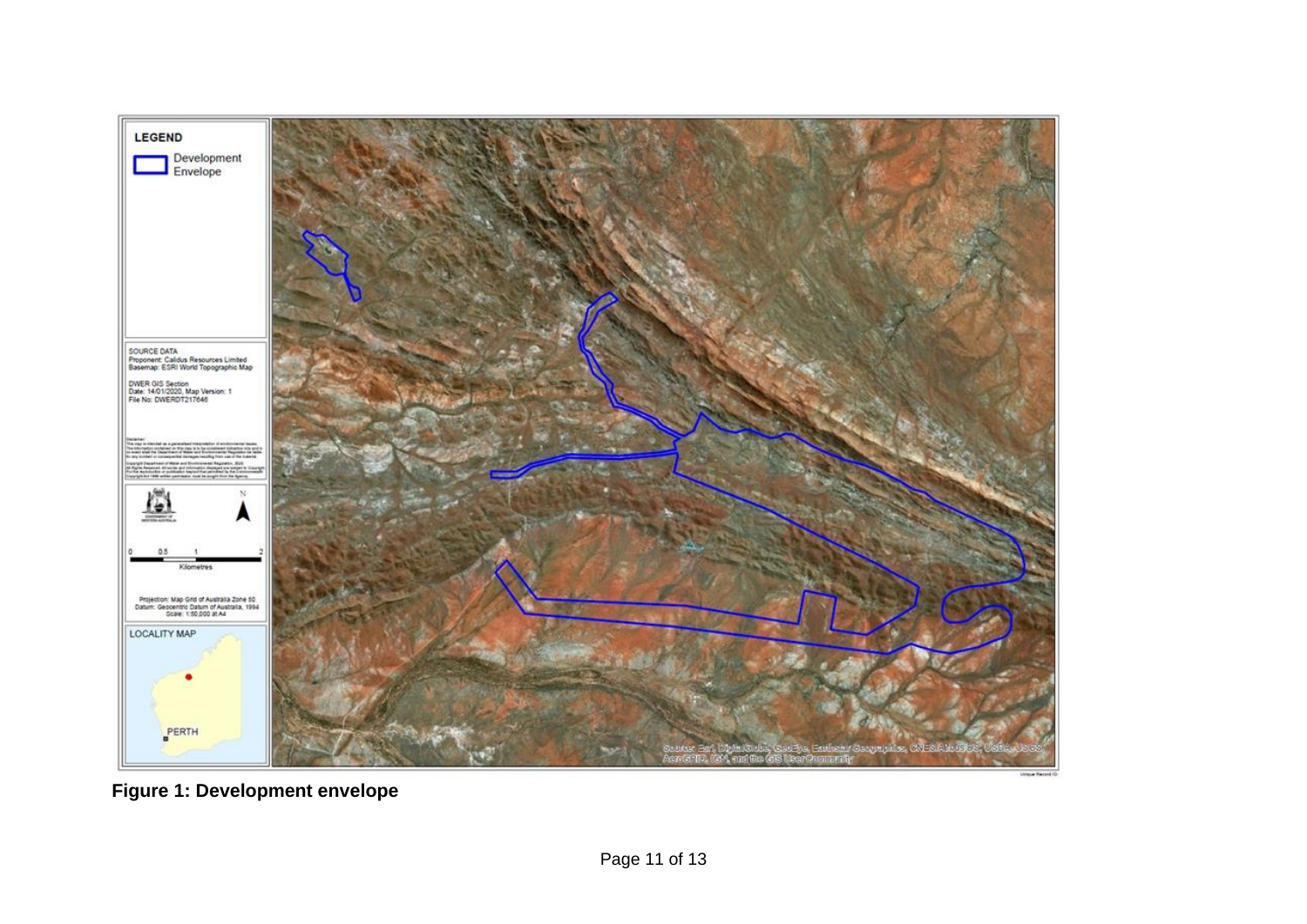

**Figure 2: Mining Exclusion Zone**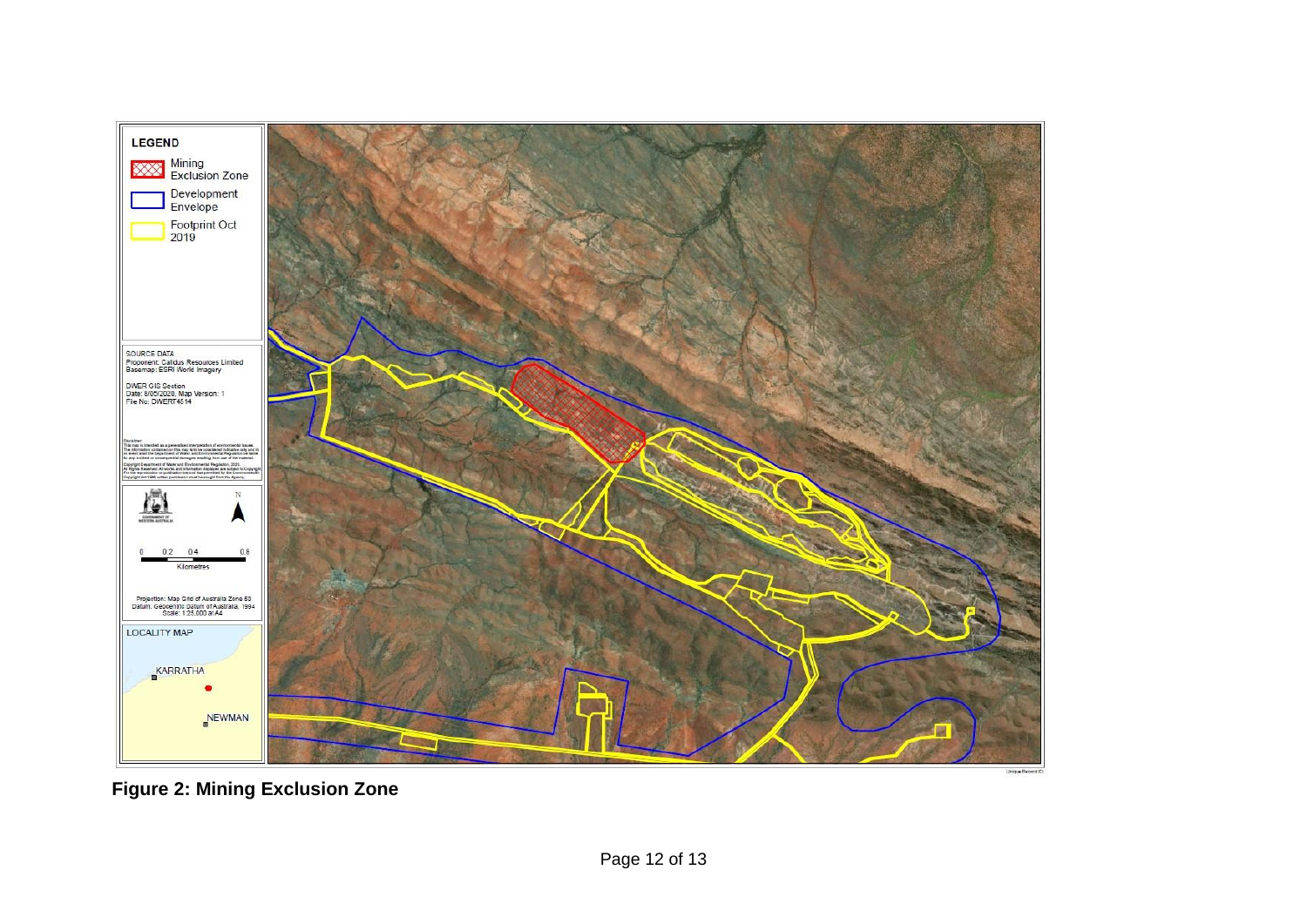#### **Geographical spatial data**

Co-ordinates defining the areas shown in Figures 1 and 2 are held by the Department of Water and Environmental Regulation, under reference numbers DWERDT286713 and DWERDT286711.

All co-ordinates are in metres, listed in Map Grid of Australia Zone 50 (MGA Zone 50), datum of Geocentric Datum of Australia 1994 (GDA94).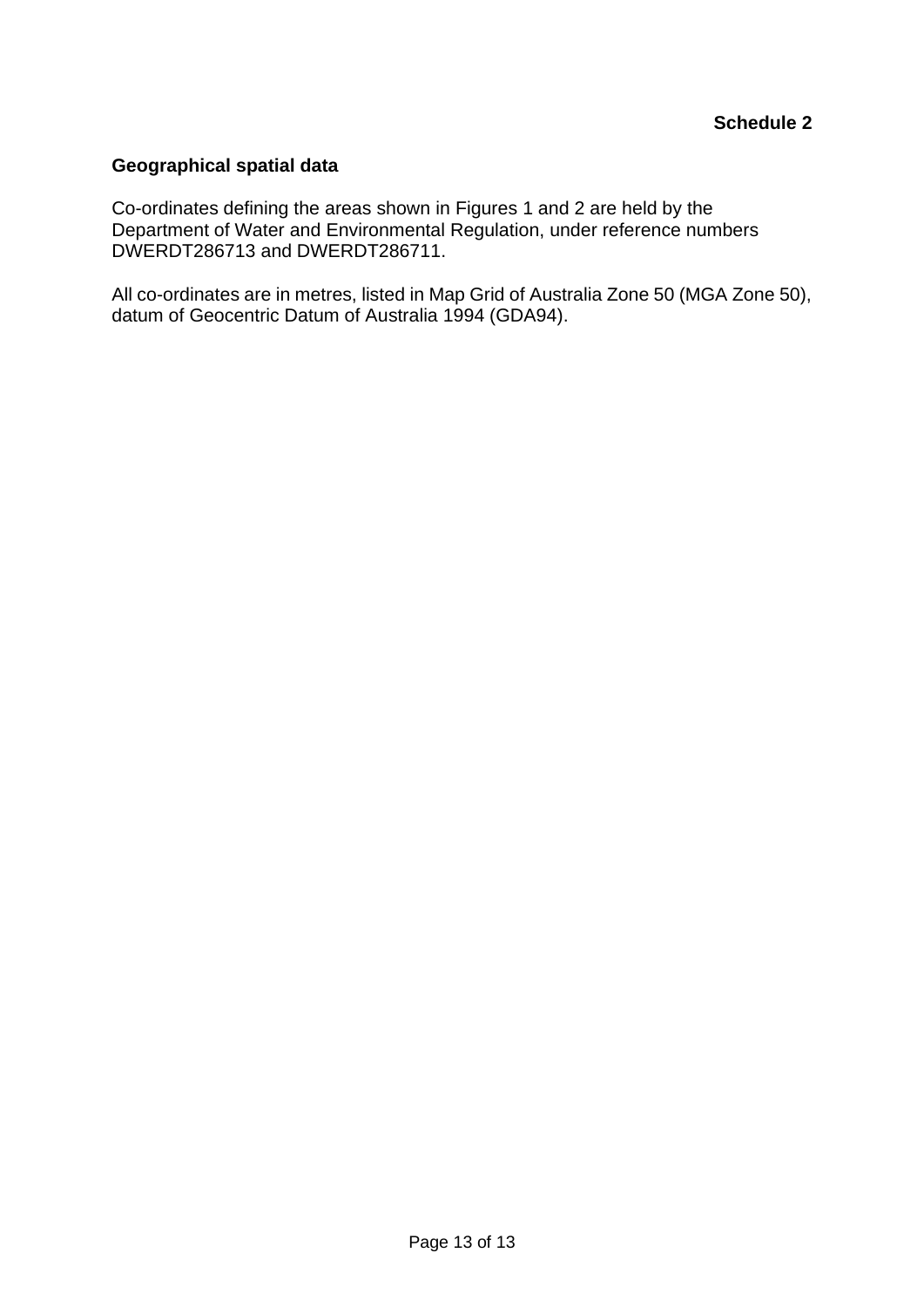## Attachment 1 to Ministerial Statement 1150

## Change to proposal approved under section 45C of the *Environmental Protection Act 1986*

This Attachment amends Table 2 of Schedule 1 of Ministerial Statement 1150

## **Proposal:** Warrawoona Gold Project

**Proponent:** Calidus Resources Ltd

**Change:** Increase Ore Processing of the Warrawoona Gold Project from 2.0 Mtpa to 2.5 Mtpa

| Element                                               | Location | <b>Previously Authorised</b><br>Extent                                                                       | <b>Authorised Extent</b>                                                                                       |
|-------------------------------------------------------|----------|--------------------------------------------------------------------------------------------------------------|----------------------------------------------------------------------------------------------------------------|
| <b>Physical elements</b>                              |          |                                                                                                              |                                                                                                                |
| Mine and<br>associated<br>infrastructure<br>Figure 1. | Figure 1 | Clearing no more than 398<br>ha of native vegetation<br>within the 1,000 ha<br>development envelope          | Clearing no more than 398<br>ha of native vegetation<br>within the 1,000 ha<br>development envelope            |
| <b>Operational elements</b>                           |          |                                                                                                              |                                                                                                                |
| Groundwater<br>abstraction.                           |          | Abstraction of no more<br>than 1.6 gigalitres per<br>annum from borefields and<br>mine pit dewatering        | Abstraction of no more<br>than 1.6 gigalitres per<br>annum from borefields and<br>mine pit dewatering          |
| Waste rock.                                           |          | 20 million loose cubic<br>metres (LCM) at Klondyke<br>and 300,000 LCM at<br>Copenhagen                       | 20 million loose cubic<br>metres (LCM) at Klondyke<br>and 300,000 LCM at<br>Copenhagen                         |
| Ore<br>processing<br>(waste)                          |          | Disposal of no more than 2<br>million tonnes per annum<br>of tailings into the tailings<br>storage facility. | Disposal of no more than<br>2.5 million tonnes per<br>annum of tailings into the<br>tailings storage facility. |

#### **Table 2: Location and authorised extent of physical and operational elements**

Note: Text in **bold** in Table 2 indicates a change to the proposal.

Signed 1 April 2021

#### **PROFESSOR MATHEW TONTS**

**CHAIR** Environmental Protection Authority under delegated authority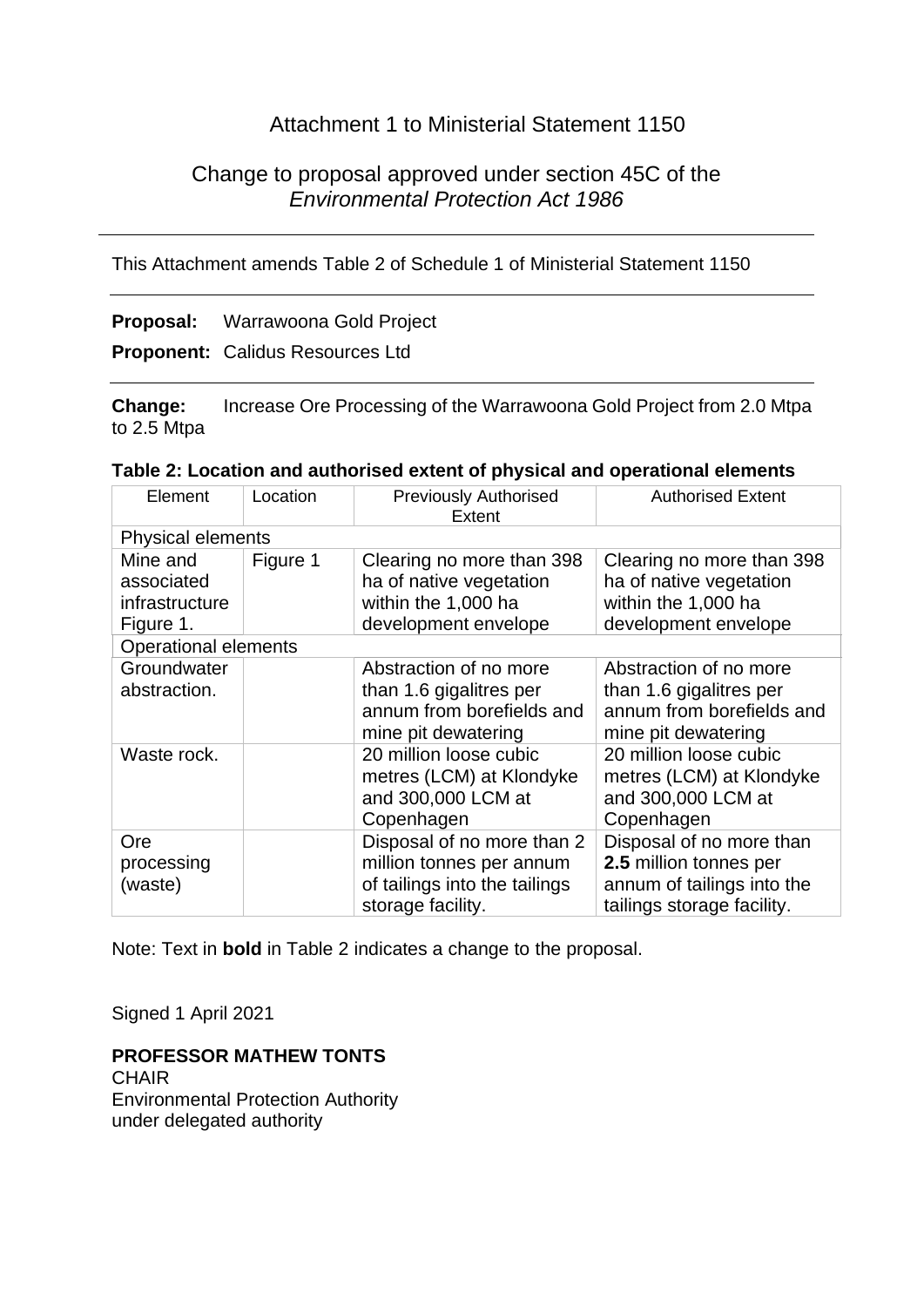## Attachment 2 to Ministerial Statement 1150

## Change to proposal approved under section 45C of the *Environmental Protection Act 1986*

This Attachment replaces Schedule 2, Figure 1 and Attachment 1 of Ministerial Statement 1150

**Proposal:** Warrawoona Gold Project

**Proponent:** Calidus Resources Ltd

**Change:** Development of a new pit, increase tailings storage facility, inclusion of a solar farm, inclusion of a communications tower, and an increase in clearing and the development envelope to accommodate these changes.

| Table 2: Location and authorised extent of physical and operational elements |  |  |  |  |
|------------------------------------------------------------------------------|--|--|--|--|
|------------------------------------------------------------------------------|--|--|--|--|

| Element                                               | Location                 | <b>Previously Authorised</b><br>Extent                                                                         | <b>Authorised Extent</b>                                                                                       |  |  |
|-------------------------------------------------------|--------------------------|----------------------------------------------------------------------------------------------------------------|----------------------------------------------------------------------------------------------------------------|--|--|
|                                                       | <b>Physical elements</b> |                                                                                                                |                                                                                                                |  |  |
| Mine and<br>associated<br>infrastructure<br>Figure 1. | Figure 1                 | Clearing no more than 398<br>ha of native vegetation<br>within the 1,000 ha<br>development envelope            | Clearing no more than 490<br>ha of native vegetation<br>within the 1,124 ha<br>development envelope            |  |  |
| <b>Operational elements</b>                           |                          |                                                                                                                |                                                                                                                |  |  |
| Groundwater<br>abstraction.                           |                          | Abstraction of no more<br>than 1.6 gigalitres per<br>annum from borefields and<br>mine pit dewatering          | Abstraction of no more<br>than 1.6 gigalitres per<br>annum from borefields and<br>mine pit dewatering          |  |  |
| Waste rock.                                           |                          | 20 million loose cubic<br>metres (LCM) at Klondyke<br>and 300,000 LCM at<br>Copenhagen                         | 20 million loose cubic<br>metres (LCM) at Klondyke<br>and 300,000 LCM at<br>Copenhagen                         |  |  |
| <b>Ore</b><br>processing<br>(waste)                   |                          | Disposal of no more than<br>2.5 million tonnes per<br>annum of tailings into the<br>tailings storage facility. | Disposal of no more than<br>2.5 million tonnes per<br>annum of tailings into the<br>tailings storage facility. |  |  |

Note: Text in **bold** in Table 2 indicates a change to the proposal.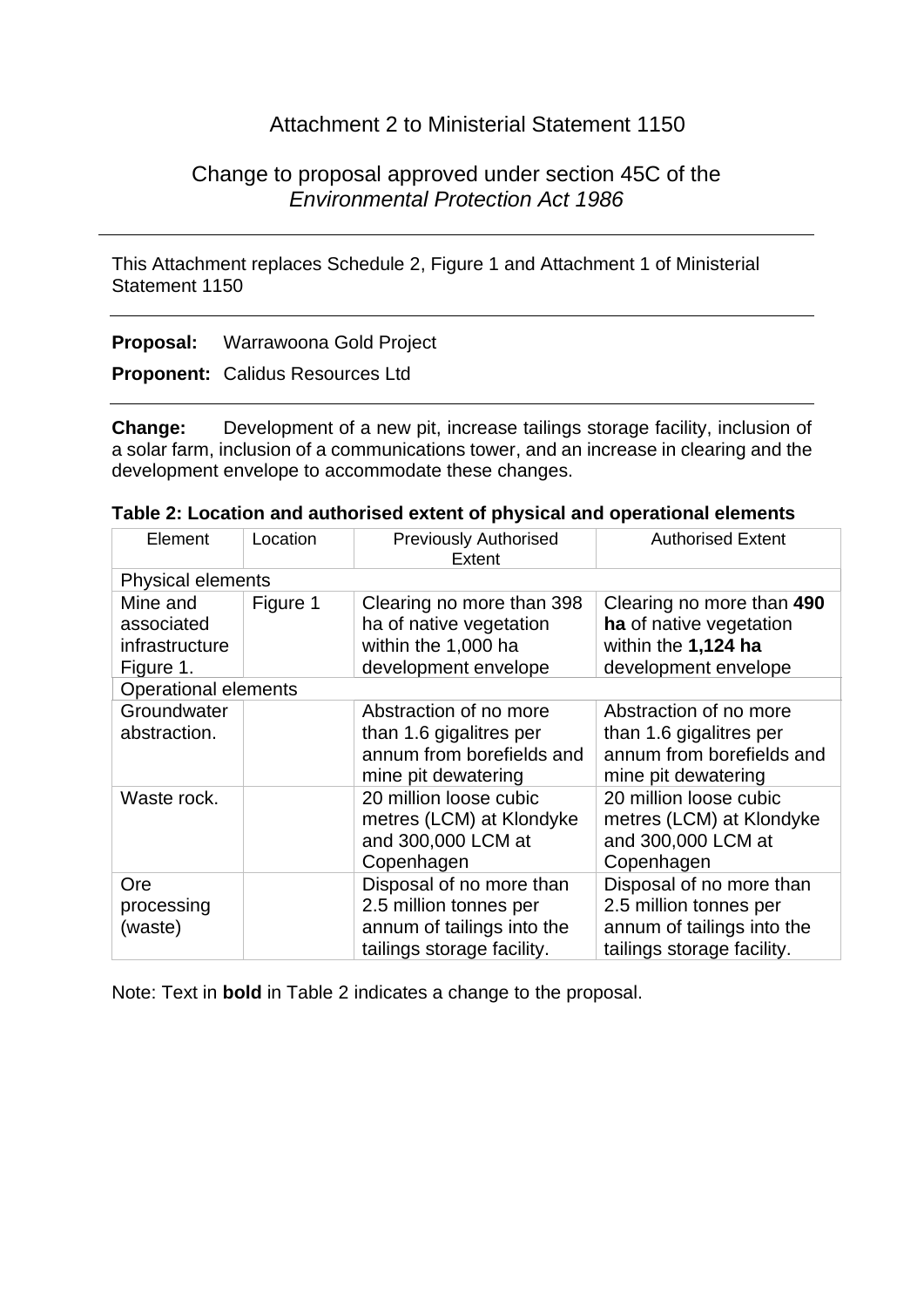

**Figure 1: Development Envelope**